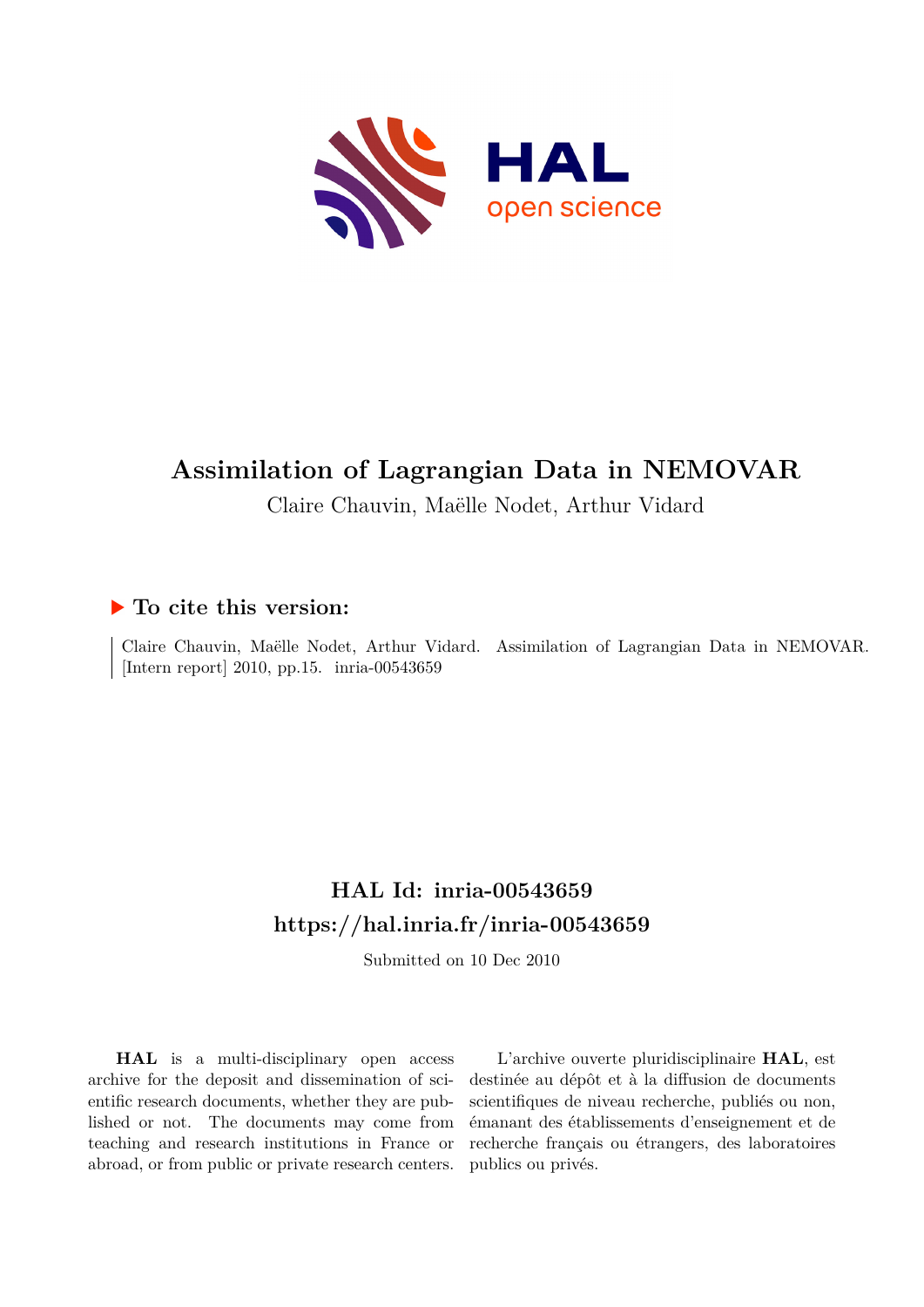



# **Assimilation of Lagrangian Data in NEMOVAR**

*Claire Chauvin, Ma¨elle Nodet and Arthur Vidard*

*INRIA/LJK, Grenoble*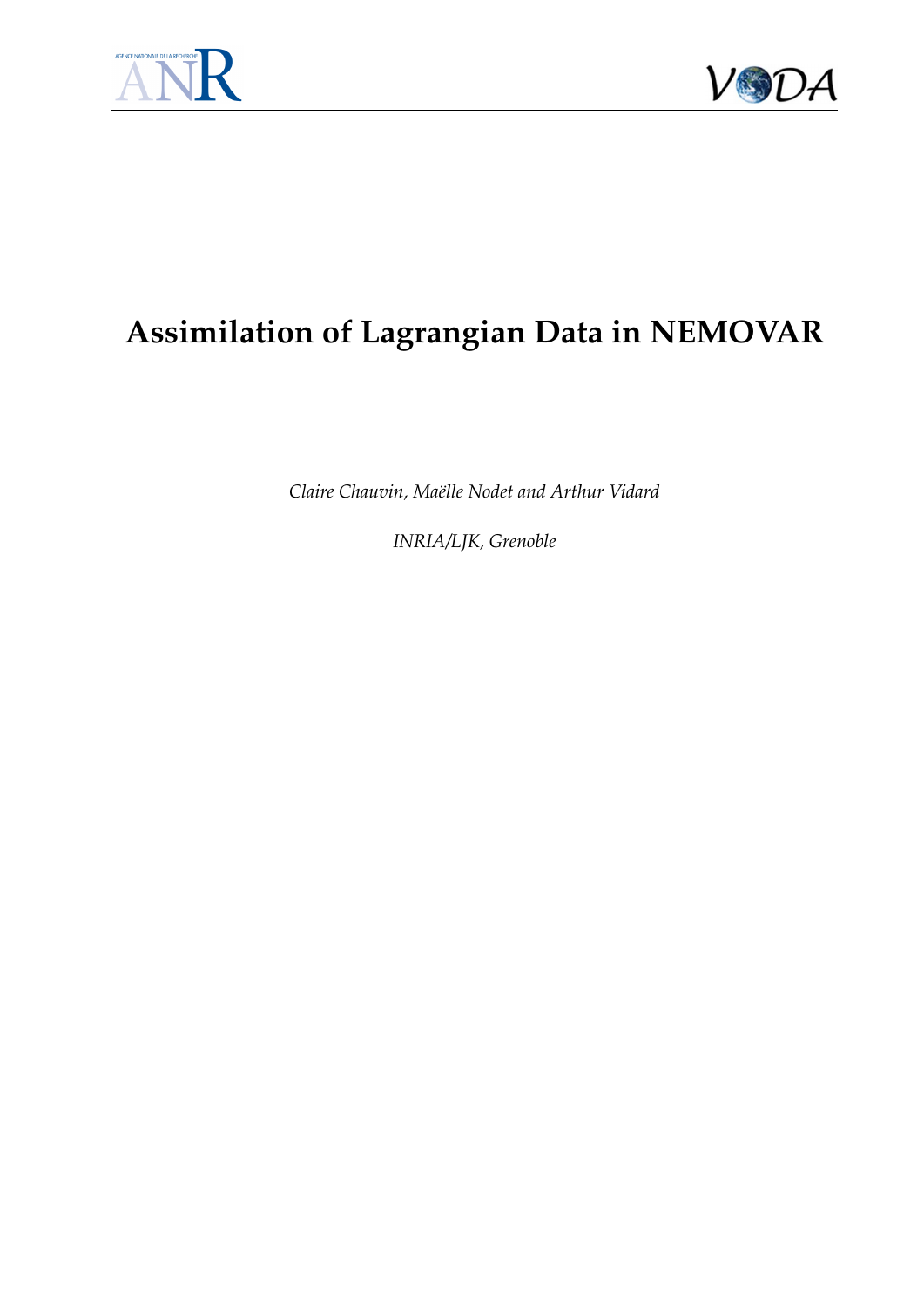# **Contents**

|   | 1 Introduction                                                                                                                                                                                                                        |                |  |
|---|---------------------------------------------------------------------------------------------------------------------------------------------------------------------------------------------------------------------------------------|----------------|--|
|   | 2 Documentation of the observation operator                                                                                                                                                                                           | 3              |  |
|   | Assimilation of drifter float positions in the context of NEMOVAR<br>2.1                                                                                                                                                              | 3              |  |
|   | $2.2^{\circ}$                                                                                                                                                                                                                         | 4              |  |
|   | Construction of an interpolation operator adapted to differentiation<br>2.3                                                                                                                                                           | $\overline{4}$ |  |
|   | 2.4                                                                                                                                                                                                                                   | - 6            |  |
|   | An adapted implementation of grid_search for Lagrangian data<br>2.5                                                                                                                                                                   | 7              |  |
| 3 | Reference Manual of the Lagrangian Observation Operator in NEMOVAR                                                                                                                                                                    | 7              |  |
|   | 3.1                                                                                                                                                                                                                                   | - 8            |  |
|   | 3.2                                                                                                                                                                                                                                   |                |  |
|   | The Lagrangian observation operator enters and solution of the Lagrangian observation operator enters and solution of the Lagrangian observation of the Lagrangian observation of the Lagrangian of the Lagrangian of the Lagr<br>3.3 |                |  |
|   | Tangent and adjoint models of the Lagrangian Observation Operator 11<br>3.4                                                                                                                                                           |                |  |
| 4 | Demonstrator for the twin experiments                                                                                                                                                                                                 | 12             |  |
|   | A APPENDIX: Subtasks, milestones and deliverables for Task 2.3                                                                                                                                                                        | 13             |  |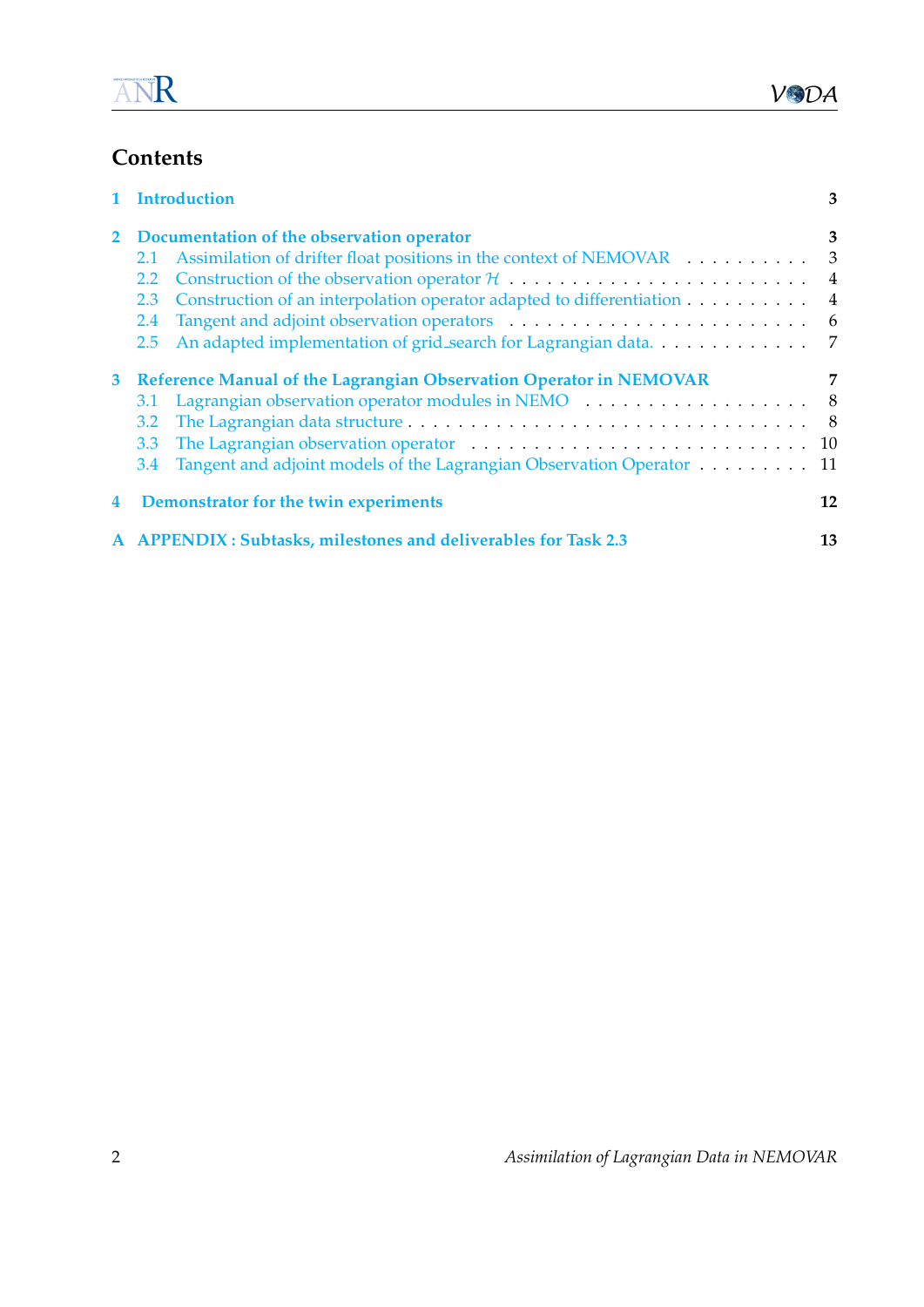### <span id="page-3-0"></span>**1 Introduction**

In the framework of VODA, the task 2.3 has been set up in order to develop specific Observation Operators: **Assimilation of Lagrangian Data**. As an introduction to this deliverable, we first recall the main objectives this task.

In the framework of the Argo program, profiling drifting floats are now routinely launched in the world's oceans. These floats provide (among other information) data about their position, sampled every ten days, representative of their Lagrangian drift. Previous works by M. Nodet and J. Blum (Nodet 2005, Nodet 2006, Blum and Nodet 2006) have shown the interest of assimilating this new type of data.

The assimilation of Lagrangian-type data such as position of drifting floats is not straightforward; it involves the careful implementation of a complex, non-linear observation operator but it is of importance for an application in operational oceanography. For instance this work is useful for localized experiments with surface-drifting floats: the information provided by the Lagrangian data could help to improve any operational system aiming to forecast currents for various applications with significant societal impact, such as coastal rescue or pollutant spreading. The sequence of images (pictures from satellite) provides another important source of Lagrangian data: indeed, it describes the displacement of Lagrangian structures (vortex, fronts ...). Assimilation of images is beyond the scope of this task and is targeted in the ANR project ADDISA and its follow-up GEO-Fluids, but experience gained within the VODA project will open the way to assimilation of any kind of Lagrangian data in NEMOVAR. Finally, this work could provide guidance for the design of the observational network (distribution of large-scale Argo floats / number of localized surface floats / drifting depth, and so on).

The final objective is of course to work with real data, but several issues have to be addressed before real data assimilation is feasible, the different steps are detailled in Appendix [A.](#page-13-0)

# <span id="page-3-1"></span>**2 Documentation of the observation operator**

#### <span id="page-3-2"></span>**2.1 Assimilation of drifter float positions in the context of NEMOVAR**

In the context of NEMOVAR, a structure of observation operator has already been set up, and the idea here is to use this formalism to implement the Lagrangian data structure. The variationnal assimilation needs several ingredients: a direct model, an observation operator that translates the observation variables into state variables, in order to construct a cost function. The iterative method used to minimize this cost function is based on a gradient method. In the incremental formulation of variationnal assimilation, the gradient of the cost function is evaluated by means of the tangent and adjoint operators associated to the model, and the observation operator. In the next sections, we present the several ingredients to assimilate Lagrangian observations: the observation operator, that needs a particular interpolation scheme, as well as the construction of its tangent and adjoint models.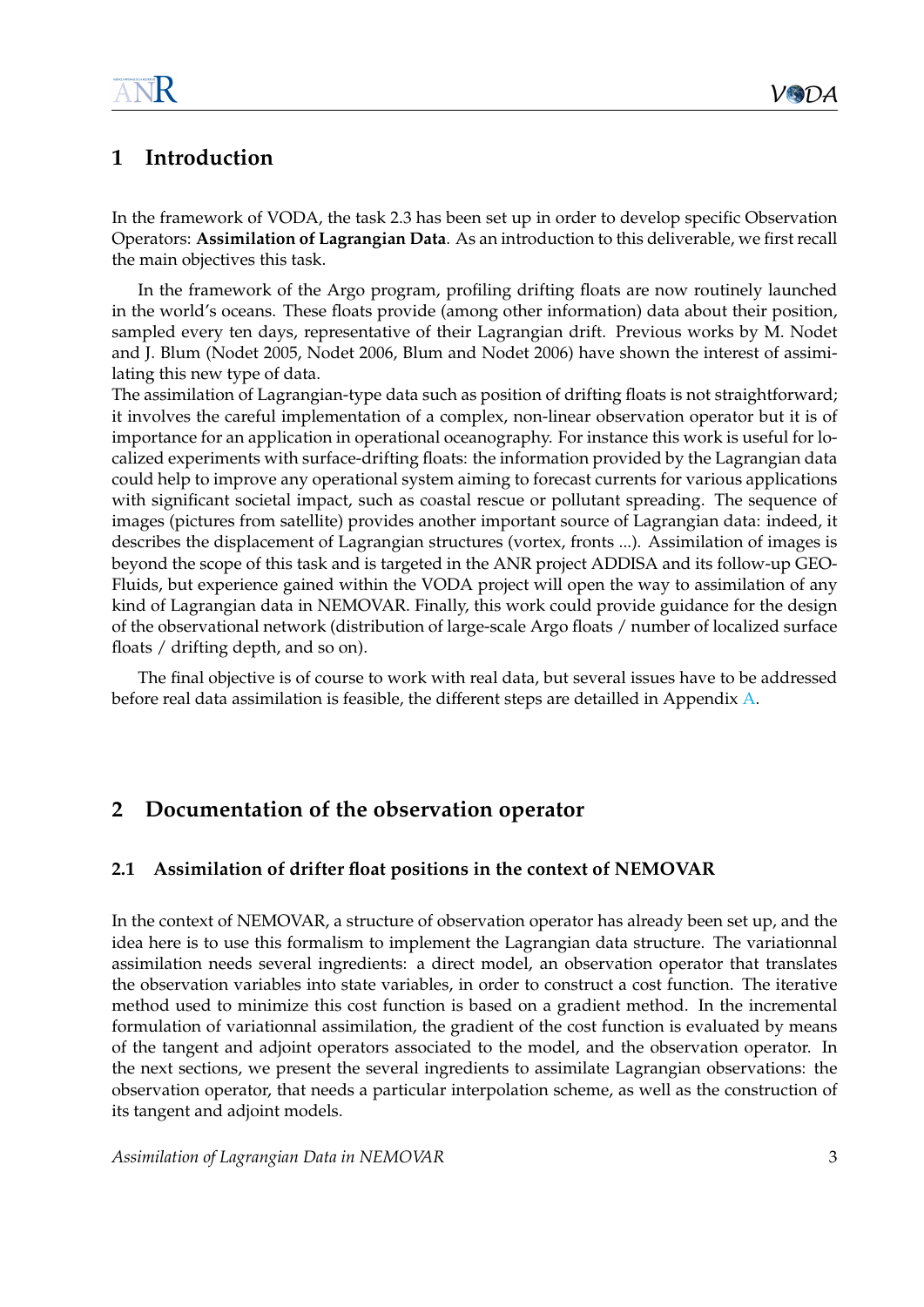#### <span id="page-4-0"></span>**2.2 Construction of the observation operator** H

We assume that the floats are drifting at a fixed depth  $z_0$  in the fluid domain  $\mathcal{D} \subset \mathbb{R}^3$ . A float position  $\mathcal{X}(t) \in \mathbb{R}^2$  at time t is submitted to the fluid velocity U in the following way

<span id="page-4-2"></span>
$$
\begin{cases}\n\frac{d\mathcal{X}}{dt} = U(t, \mathcal{X}(t), z_0) \\
\mathcal{X}(0) = \mathcal{X}_0,\n\end{cases}
$$
\n(1)

where  $\mathcal{X}_0$  the initial position of the float.

The continous variable  $\mathcal{X}(t)$  is discretized in time with the same time step  $\Delta t$  as the direct model NEMO. Let  $[0, T]$  be the time interval, divided into N time steps, then we define the successive positions of the float with the vector  $(\mathcal{X}_0, \ldots \mathcal{X}_N) \in \mathbb{R}^{2(N+1)}$ . Equation [\(1\)](#page-4-2) is approximated by a leap-frog scheme. At each time step  $t_k = k\Delta t$ , one needs to evaluate the velocity field at the position  $\mathcal{X}_k$ , which is done by an interpolation of the velocity fluid  $U_k$  discretized at  $t_k$ . This velocity, called  $U_k$ , defines the float velocity at time  $t_k$ . Let  $I(f, \mathcal{X})$  be the operator that interpolates a function f defined in an appropriate space at a point  $(\mathcal{X}, z_0) \in \mathcal{D}$ . This operator will be detailed in the next subsection [2.3.](#page-4-1) The discrete time scheme then writes:

• Initialization

$$
\begin{cases}\n\mathcal{X}_0 & \text{given,} \\
\mathcal{U}_0 = \mathbf{I}(U_0, \mathcal{X}_0).\n\end{cases}
$$

• First time step

$$
\begin{cases} \mathcal{X}_1 = \mathcal{X}_0 + \Delta t \mathcal{U}_0, \\ \mathcal{U}_1 = \mathbf{I}(U_1, \mathcal{X}_1). \end{cases}
$$

• From 
$$
t_k
$$
,  $k = 2, \ldots, N$ :

$$
\begin{cases} \mathcal{X}_k = \mathcal{X}_{k-2} + 2\Delta t \,\mathcal{U}_{k-1}, \\ \mathcal{U}_k = \mathbf{I}(U_k, \mathcal{X}_k). \end{cases}
$$

This scheme is very simple, and thus has the advantage to be differentiable (up to the differentiation of I w.r.t.  $\mathcal{X}_k$ ). The tangent code associated to the k-th iteration writes:

<span id="page-4-3"></span>
$$
\begin{cases}\n\delta \mathcal{X}_k = \delta \mathcal{X}_{k-2} + 2\Delta t \, \delta \mathcal{U}_{k-1}, \\
\delta \mathcal{U}_k = \mathbf{I}(\delta U_k, \mathcal{X}_k) + \delta \mathcal{X}_k \cdot \frac{\partial \mathbf{I}}{\partial \mathcal{X}_k}(U_k, \mathcal{X}_k).\n\end{cases}
$$
\n(2)

Computation of  $\delta \mathcal{U}_k$  in [\(2\)](#page-4-3) raises the problem of the differentiation of I with respect to  $\mathcal{X}_k$ . This is discussed in the next section.

#### <span id="page-4-1"></span>**2.3 Construction of an interpolation operator adapted to differentiation**

The operator I is not linear in  $\mathcal X$  in general, implying complicated tangent and adjoint operators. If the grid is regular, a cheap solution is to define I by mean of the eight corners  $Q_{ij}$  of the mesh that contains  $\mathcal X$ . We can express  $I(f, \mathcal X)$  by:

<span id="page-4-4"></span>
$$
\mathbf{I}(f,\mathcal{X}) \approx \sum_{i,j=1}^{2} a_{ij} f(Q_{ij}),\tag{3}
$$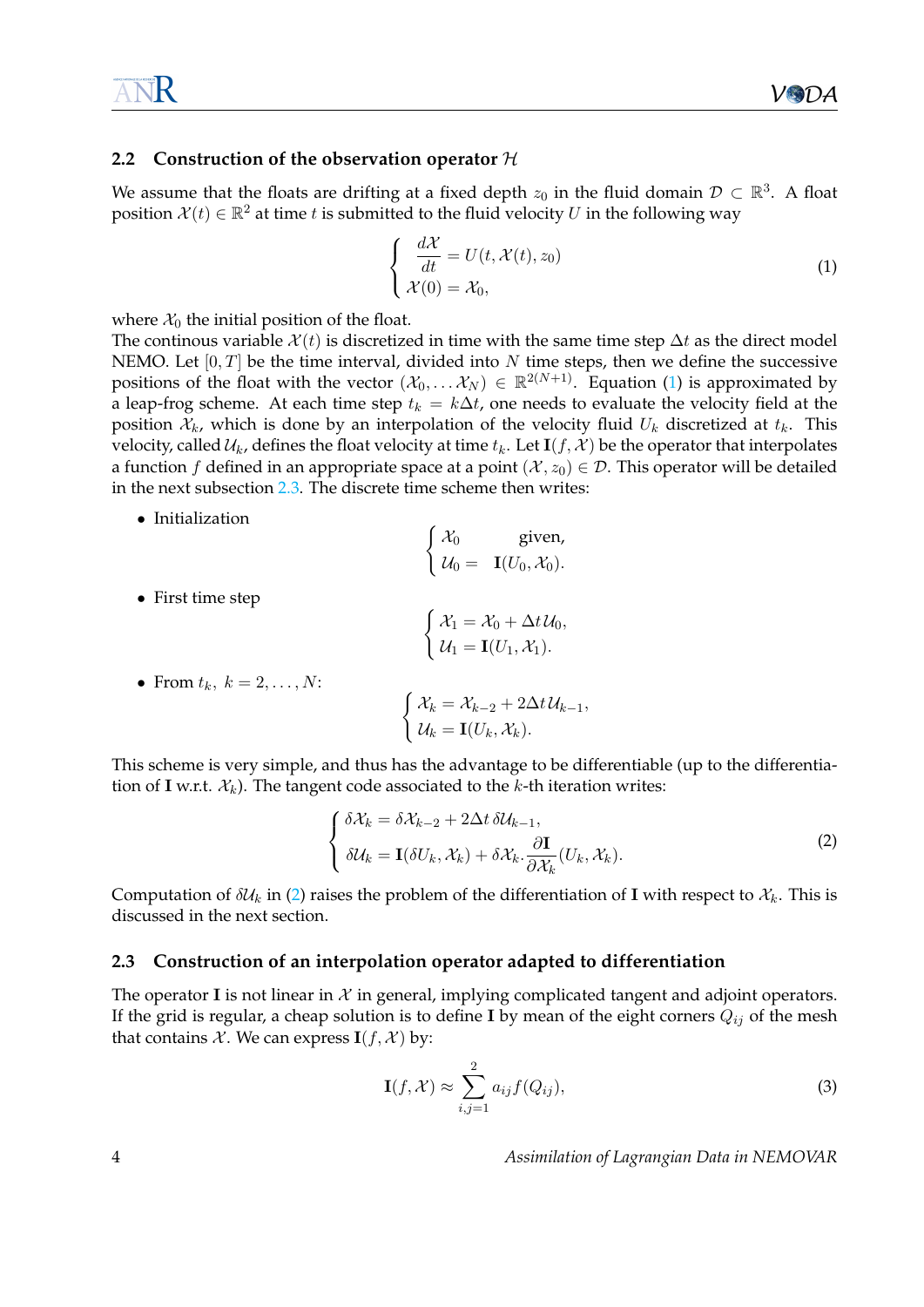where  $a_{ij}$  are weighting coefficients. The tangent code of [\(3\)](#page-4-4) writes:

$$
\delta \mathbf{I}(f, \mathcal{X}) = \mathbf{I}(\delta f, \mathcal{X}) + \delta \mathcal{X}.\partial_x \mathbf{I}(f, \mathcal{X}).
$$
\n(4)

<span id="page-5-0"></span>
$$
= \sum_{i,j=1}^{2} a_{ij} \delta f(Q_{ij}) + \sum_{i,j=1}^{2} \delta a_{ij} f(Q_{ij})
$$
\n(5)

The first term  $I(\delta f, \mathcal{X})$  of [\(4\)](#page-5-0) is already implemented in NEMOVAR, in the obs inter h2d tam module. The second term, which comes from the Lagrangian formulation, requires the computation of the weight's partial derivatives with respect to  $X$ . There are five methods to evaluate the weights  $a_{ij}$  in NEMO, but among these methods, only one is totally differentiable: the method proposed by Daget, and called de General bilinear remapping interpolation (see [the technical re](http://www.cerfacs.fr/~daget/TECHREPORT/TR_CMGC_06_18_html)[port CMGC 06 18\)](http://www.cerfacs.fr/~daget/TECHREPORT/TR_CMGC_06_18_html). We recall the main idea of this algorithm here, in order to write explicitly its tangent and adjoint models. The method proposed by Daget is based on a mapping from the four points  $\{Q_{ij}\}$  on the square cell  $\{0,1\}^2$ . Computation of weights  $a_{ij}$  is equivalent to the computation of the local coordinates  $\alpha$ ,  $\beta$  of  $\chi$  inside the unit cell. The relation between  $a_{ij}$  and  $\alpha$ ,  $\beta$ writes:

$$
a_{11} = (1 - \alpha)(1 - \beta)
$$
  
\n
$$
a_{12} = (1 - \alpha)\beta
$$
  
\n
$$
a_{21} = \alpha(1 - \beta)
$$
  
\n
$$
a_{22} = \alpha\beta.
$$

The associated operator  $A:\mathbb{R}^2\to\mathbb{R}^4$  defines the transformation:

$$
a = A(\alpha, \beta).
$$

By then, the relation between float position  $\mathcal{X}$  and  $\{Q_{ij}\}$  writes:

$$
\mathcal{X} = F(\alpha, \beta),
$$

where  $F: \mathbb{R}^2 \to \mathbb{R}^2$  is a non linear function depending on  $\{Q_{ij}\}$ :

$$
\mathcal{X}^1 = (1 - \alpha)(1 - \beta)Q_{11}^1 + \alpha(1 - \beta)Q_{21}^1 + \alpha\beta Q_{22}^1 + (1 - \alpha)\beta Q_{12}^1,
$$
  

$$
\mathcal{X}^2 = (1 - \alpha)(1 - \beta)Q_{11}^2 + \alpha(1 - \beta)Q_{21}^2 + \alpha\beta Q_{22}^2 + (1 - \alpha)\beta Q_{12}^2.
$$

The algorithm proposed by Daget consists in finding the couple  $\alpha = (\alpha_1, \alpha_2)$  as the solution of an iterative process given by:

Start with a given  $(\alpha_1, \alpha_1)$ . While  $\delta \alpha$  is great enough, inverse the linear system:

$$
\delta \mathcal{X} = \widetilde{F}_{\alpha}(\delta \alpha),
$$

where  $\widetilde{F}$  is the linearization of F around  $(\alpha)$ , and update the quantities:

$$
\alpha \leftarrow \alpha + \delta \alpha.
$$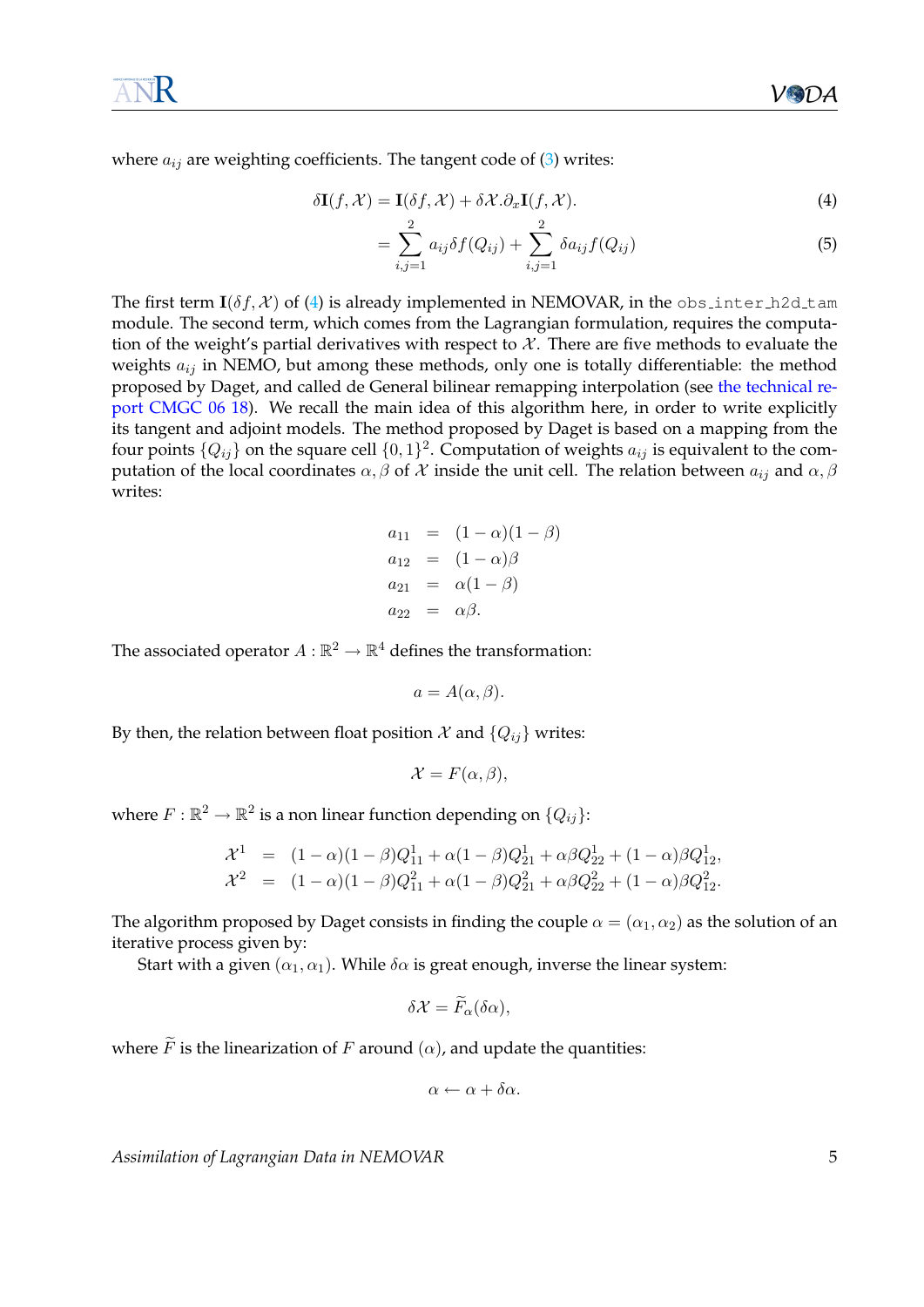

<span id="page-6-1"></span>Figure 1: Validation of the tangent construction. For a given h, evaluation of  $\mathcal{H}(U + h\delta U) - \mathcal{H}(U)$  –  $hH\delta U$  for 18 float trajectories, after 6 days.

#### <span id="page-6-0"></span>**2.4 Tangent and adjoint observation operators**

The tangent model of  $H$  writes at time  $k$ :

<span id="page-6-2"></span>
$$
\begin{cases}\n\delta \mathcal{X}_k = \delta \mathcal{X}_{k-2} + 2\Delta t \, \delta \mathcal{U}_{k-1}, \\
\delta \mathcal{X}_k = \widetilde{F}_{\alpha_k}(\delta \alpha_k), \\
\delta a_k = \widetilde{A}_{\alpha_k}(\delta \alpha_k), \\
\delta \mathcal{U}_k = \sum_{i,j=1}^2 a_{ij} \delta U_k(Q_{ij}) + \sum_{i,j=1}^2 \delta a_{k,ij} U_k(Q_{ij}),\n\end{cases} \tag{6}
$$

where  $\widetilde{A}$  is the tangent model of operator A, and  $U_k$ ,  $\delta U_k$  are the direct and tangent model of the velocity field. The adjoint model is easily deduced from the tangent one. Figure [1](#page-6-1) illustrates the linear tangent hypothesis in the GYRE configuration, for 18 floats, after 6 days: for an increment of the velocity model  $h\delta U$ , with varying h, one observes a behaviour of the quantity  $\mathcal{H}(U + h\delta U)$  –  $\mathcal{H}(U) - hH\delta U$  in  $O(h^2)$ .

<span id="page-6-3"></span>Listing 1: Adjoint test output for the Lagrangian Observation Operator - with ORCA2 - for 18 float trajectories - after 6 days.

|                | Routine (L) $(L \times dx)$ T W dy dx <sup>2</sup> T L <sup>2</sup> T W dy     |                           | Err.                    | Eps. | Rel. Mach. Status |  |
|----------------|--------------------------------------------------------------------------------|---------------------------|-------------------------|------|-------------------|--|
|                |                                                                                |                           |                         |      |                   |  |
| dia_obs_adj T1 |                                                                                | No T profile observations |                         |      |                   |  |
| dia_obs_adj T2 |                                                                                | No S profile observations |                         |      |                   |  |
| dia_obs_adj T3 | No SLA observations                                                            |                           |                         |      |                   |  |
| dia obs adj T4 | No SST observations                                                            |                           |                         |      |                   |  |
|                | dia_obs_adj T5 .680160300861511E+02 .680160300861511E+02                       |                           | $.4E-15$ .2E-15 warning |      |                   |  |
|                | dia_obs_adj T6 .449357099728177E+02 .449357099728177E+02 .9E-15 .2E-15 warning |                           |                         |      |                   |  |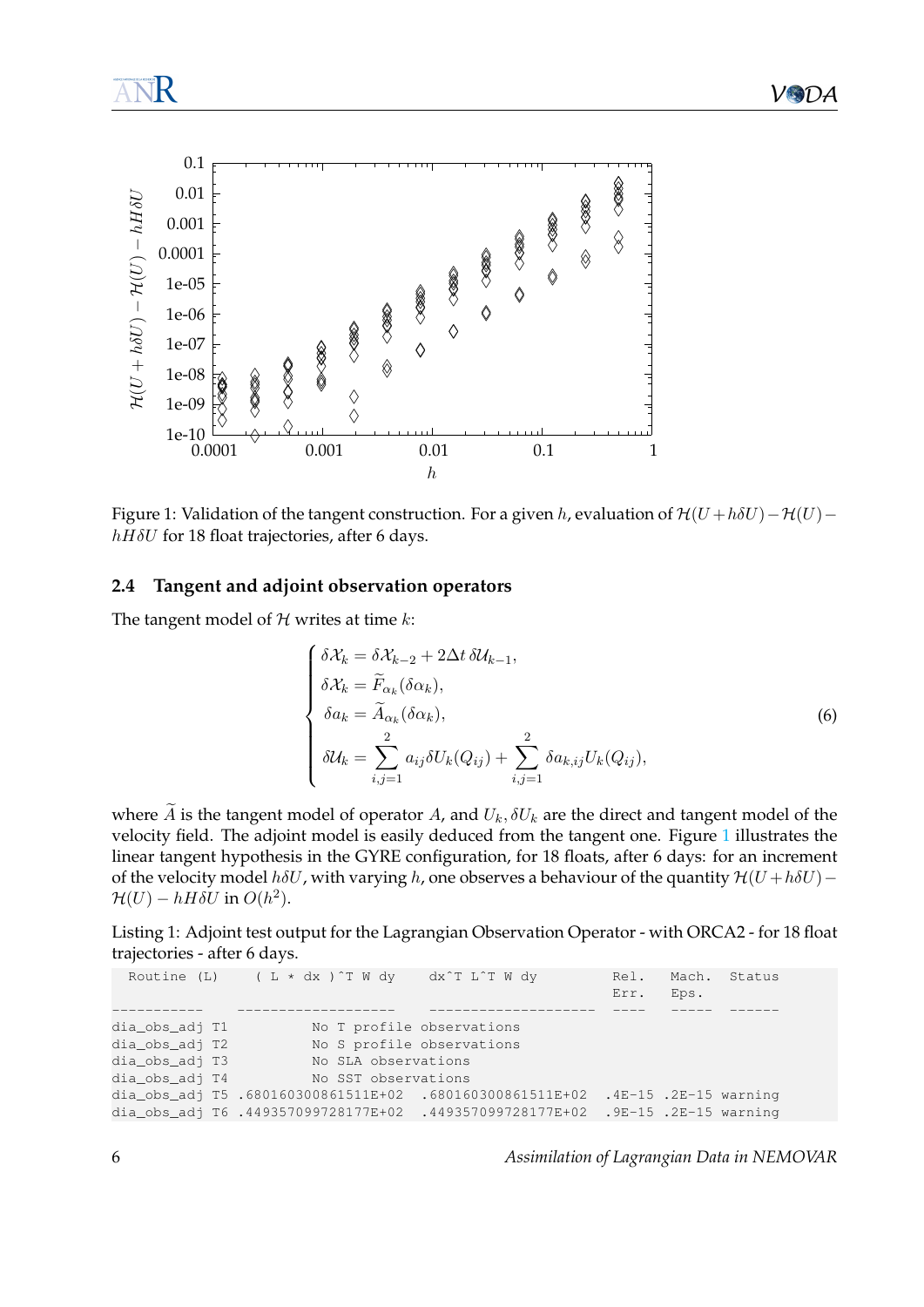For a perturbation  $\delta X$  on the state variable, it consists in the comparision of the two scalar products: The classical test to validate and adjoint  $H<sup>T</sup>$  of a linear operator H is:

$$
\langle H\delta X, Y \rangle \text{ and } \langle \delta X, H^T Y \rangle.
$$

In NEMOVAR, the test is made with a particular choice of  $Y: Y = H\delta X$ , and we have chosen to implement the same test for the adjoint model related to [\(6\)](#page-6-2). Listing [1](#page-6-3) shows the validation of our adjoint model in the ORCA configuration. For line T1 – T5, the component of the state variable linked to the observed variable is perturbated; second and third columns show the scalar product values, forth and fifth columns are the relative error between these two scalar products, and the expected machine error. Line T5 stands for the Lagrangian Observation Operator only, for which an analyticial velocity model is given, depending on space and time coordinates. In Line T6, all the components of the state variable are perturbated, and the sum of all the scalar products with respect to each observation operator is done. In this case, the velocity field is constant, implying a different result from the Lagrangian tangent and adjoint model viewpoint: the two scalar products are different from line T5.

One task was then to develop the tangent and adjoint procedures associated to this interpolation method, as well as the tests of these procedures on the main test configurations GYRE and ORCA2 . Their implementation in NEMOVAR has required a specific application, in order to be consistant with the conventions and data structures already presents in NEMOVAR.

One aim of the development of these routines was to make the assimilation of Lagrangian Data possible for users of NEMOVAR. This has then required an implementation in the code with the respect to the philosophy of the other observation operators, in term of fortran data structures as well as interface with the user. A reference manual has also been written [Chauvin](#page-15-0) [\(2010\)](#page-15-0).

#### <span id="page-7-0"></span>**2.5 An adapted implementation of grid search for Lagrangian data.**

The specific nature of Lagrangian particles is that they move according to the model velocity field. At each time step of the algorithm, one need to find the cell  $C_i$  that contains the particle. The actual obs\_grid\_search algorithm consists in looking among all the grid cell, and is aimed to initialize the observation positions in the geographical grid. Such an algorithm is not appropriate when the positions have to be evaluated at each time step.

A way to tackle this issue is to make a quick search for particle at time  $t_n$  knowing its grid cell at time  $t_{n-1}$ : indeed, the time step is small enough to guarantee that the particule either stays in the same cell, or goes to a neighbor cell. In this viewpoint, the Lagrangian nature of particles allows to construct an efficient grid search.

### <span id="page-7-1"></span>**3 Reference Manual of the Lagrangian Observation Operator in NEMOVAR**

The code structure for Lagrangian Observation Operator follows the philosophy of the other observation operators. Specific directories have been created in NEMO and NEMOVAR, and the modules contained therein are detailed in the next subsection. Then, a specific attention is given to the Fortran structure type obs\_lag defining the Lagrangian observation objet, and to the construction of the Lagrangian observation operator (module obs\_lag\_adv).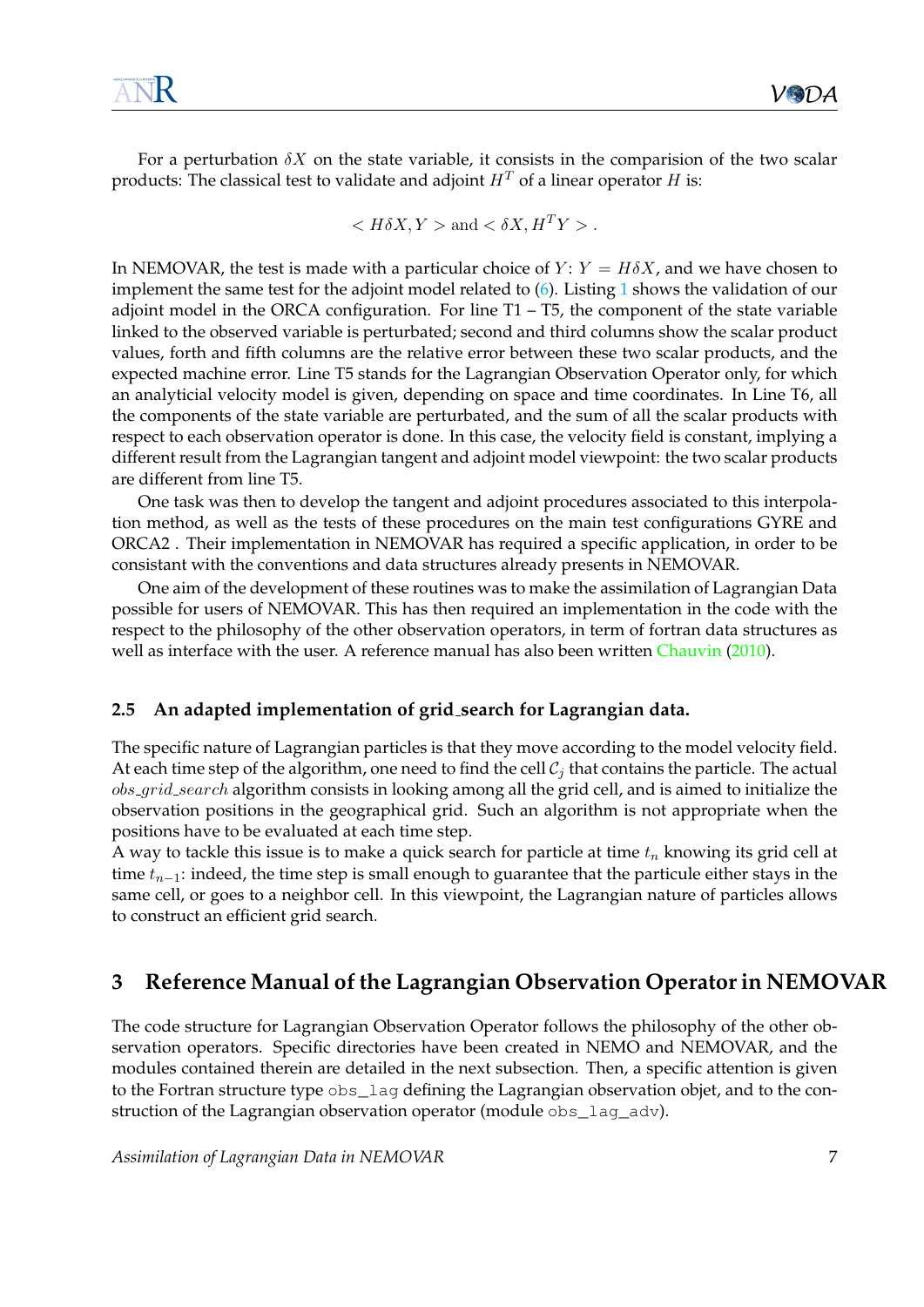#### <span id="page-8-0"></span>**3.1 Lagrangian observation operator modules in NEMO**

The following files are located in NEMO/OPA\_SRC/LAG directory:

```
obs_lag_adv.F90 ! Update the Lagrangian observation data structure at each time step
obs_lag_def.F90 ! Definition of the Lagrangian observation type
obs_lag_read.F90 ! Read the float coordinates
obs_lagrangian.F90! Storage space for Lagrangian observations
obs_lag_write.F90 ! Write observation and model equivalent to a file
```
File obs\_lagrangian is the equivalent of obs\_profiles.F90. File obs\_lag\_def contains also allocation and deallocation routines of obs\_lag data type objects.

As for the other observations, the Lagrangian data structure is loaded from the dia\_obs\_init routine of module diaobs. Three namelist parameters have been added to the namelist namobs:

ln\_lag : logical flag that enables Lagrangian observation operator

lagfiles : list of observation files

ln\_ena\_lag : Load the float observations from a feedback file, or a profile file.

For the moment, last flag ln\_ena\_lag has been implemented but not tested. Some problems are still present during the read of Netcdf files, written in Feedback format or not. The input file format is the following: first line contains the number of floats, and then each line contains the following fields: float number, time step, position  $(\lambda, \phi, z)$  of the observation, and position of its model equivalent.

#### <span id="page-8-1"></span>**3.2 The Lagrangian data structure**

The data structure obs lag defined below contains the general information on the Lagrangian observation: the number of floats (nlag), the number of time steps of the direct model nstp, as well as other parameters such as the structure is in (tells if there is an observation of float j at time  $t_k$ for each float and each time step), counters of enabled / disabled floats (nout, kout), depth of each float (mk: constant and read from input file), beginning and end of observation for one float (fields ista and iend).

Object obs\_lag contains fields called var: they correspond to the information needed for the zonal and meridional component: mesh grid index (mi and mj), observed position and its counterpart (vobs and vmod), as well as additional informations located in table vext (for instance float velocity at each time step...) and  $r$ ext (for instance component of the matrix  $R$ ). The coordinates of a float at time  $t_k$  is contained in (var(1)%vmod(kt),var(2)%vmod(kt)).

Listing 2: obs lag derived type

| TYPE obs_laq           |                                |
|------------------------|--------------------------------|
| <b>INTEGER</b> :: $\&$ |                                |
| & nlag, &              | !: Number of floats            |
| & nstp, &              | : Time step of each trajectory |
| & nstpup, &            | : Time step of each trajectory |
| & next                 | !: number of extra variables   |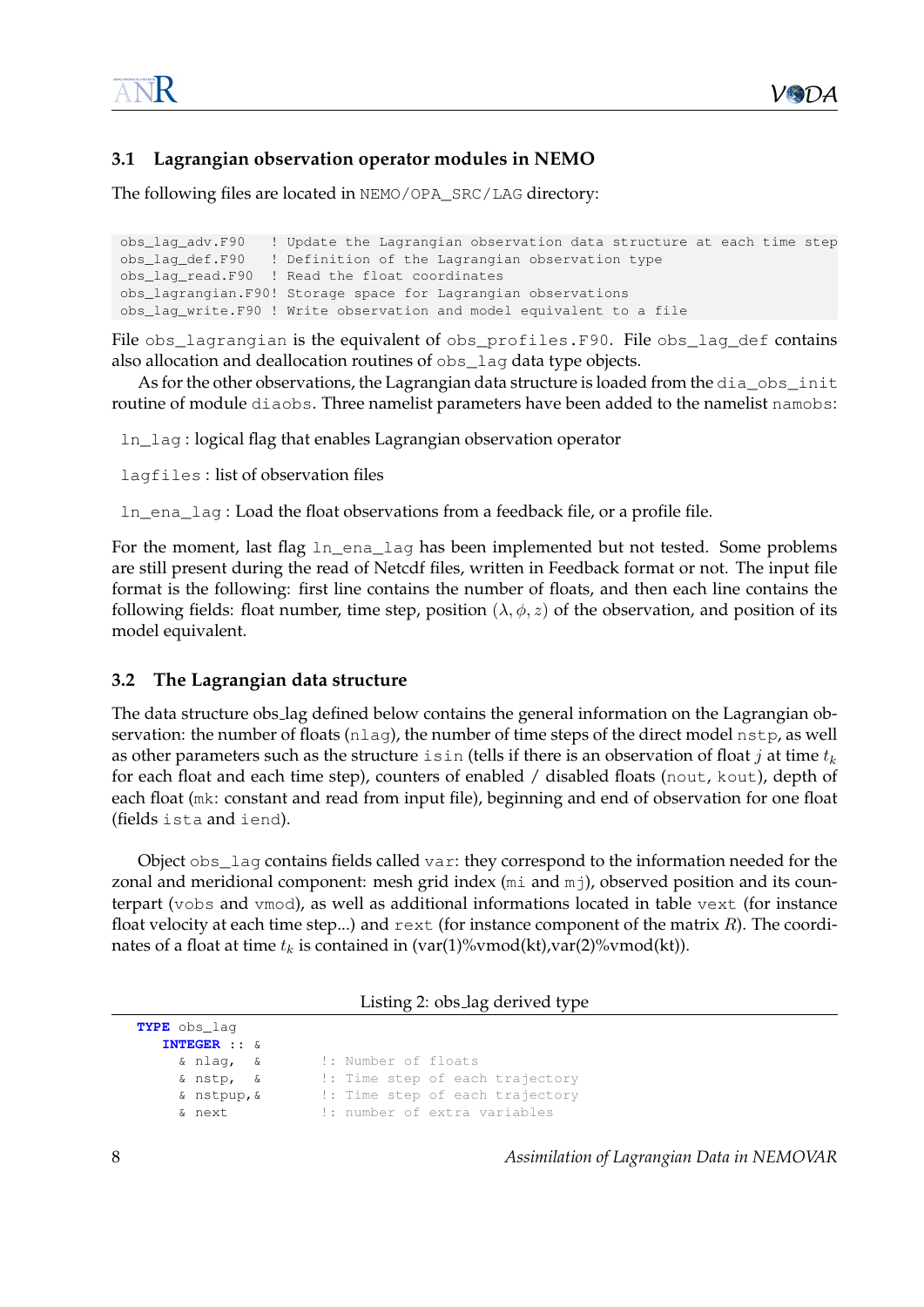

```
LOGICAL, POINTER, DIMENSION(:,:) :: &
    & isin !: true while the particle stays inside the domain
  INTEGER, POINTER, DIMENSION(:):: &
   & nout, & !: Number of outgoing float<br>
& kout, & !: Index when outgoing floa<br>
& ista, & !: Time index for the first<br>
& iend, & !: Time index for the last
                      !: Index when outgoing float
                      !: Time index for the first observation time
                       !: Time index for the last observation time
    & mk !: k-th grid coordinate for interpolating X data
  TYPE(obs_lag_var), POINTER, DIMENSION(:) :: &
    & var !: coordinates in real space
  REAL(wp), POINTER, DIMENSION(:,:,:) :: & !:
    & lmask !: land/ocean mask at T-, U-, V- and F-points
END TYPE obs_lag
```

```
Listing 3: obs lag var derived type
```

```
TYPE obs_lag_var
  INTEGER, POINTER, DIMENSION(:,:):: &
    & mi, & !: i-th grid coordinate for interpolating X data
    & mj !: j-th grid coordinate for interpolation X data
  REAL(KIND=wp), POINTER, DIMENSION(:,:) :: & !: coordinates in real space
    & vobs, &
    & vmod, &
    & rext !: extra variable
  REAL(KIND=wp), POINTER, DIMENSION(:,:,:) :: &
    & vext !: extra variable
END TYPE obs_lag_var
```
In NEMO, only the float velocities are used and updated during the observation diagnostics. They correspond to the component var(i)%vext(:,1,:) of object obs\_lag\_var. In NEMOVAR, other quantities as to be saved during the computation, namely the tangent variables, the weighted misfit, etc. The definition of these different components is done in module lag\_obspoint of NEMOASSIM/VAR\_SRC/LAGTAM, keeping the code structure of other observation operators.

Listing 4: Lagrangian observation related global variables

```
INTEGER, PARAMETER :: mlagcoast = 11 ! Distance to coast
!!! mlagvelo must be equal to 1 (used in nemo) !!!
INTEGER, PARAMETER :: mlagvelo = 1 ! Velocity associated to component var
INTEGER, PARAMETER :: mlagvtan = 2 ! Tangent linear particle velocity
INTEGER, PARAMETER :: mlagberr = 3 ! Background error
INTEGER, PARAMETER :: mlagctan = 4 ! Tangent linear coordinate
INTEGER, PARAMETER :: mlagcwdt = 5 ! Weighted misfit
INTEGER, PARAMETER :: mlagvwdt = 6 ! Weighted misfit
INTEGER, PARAMETER :: mlaginn = 8 ! Innovation
```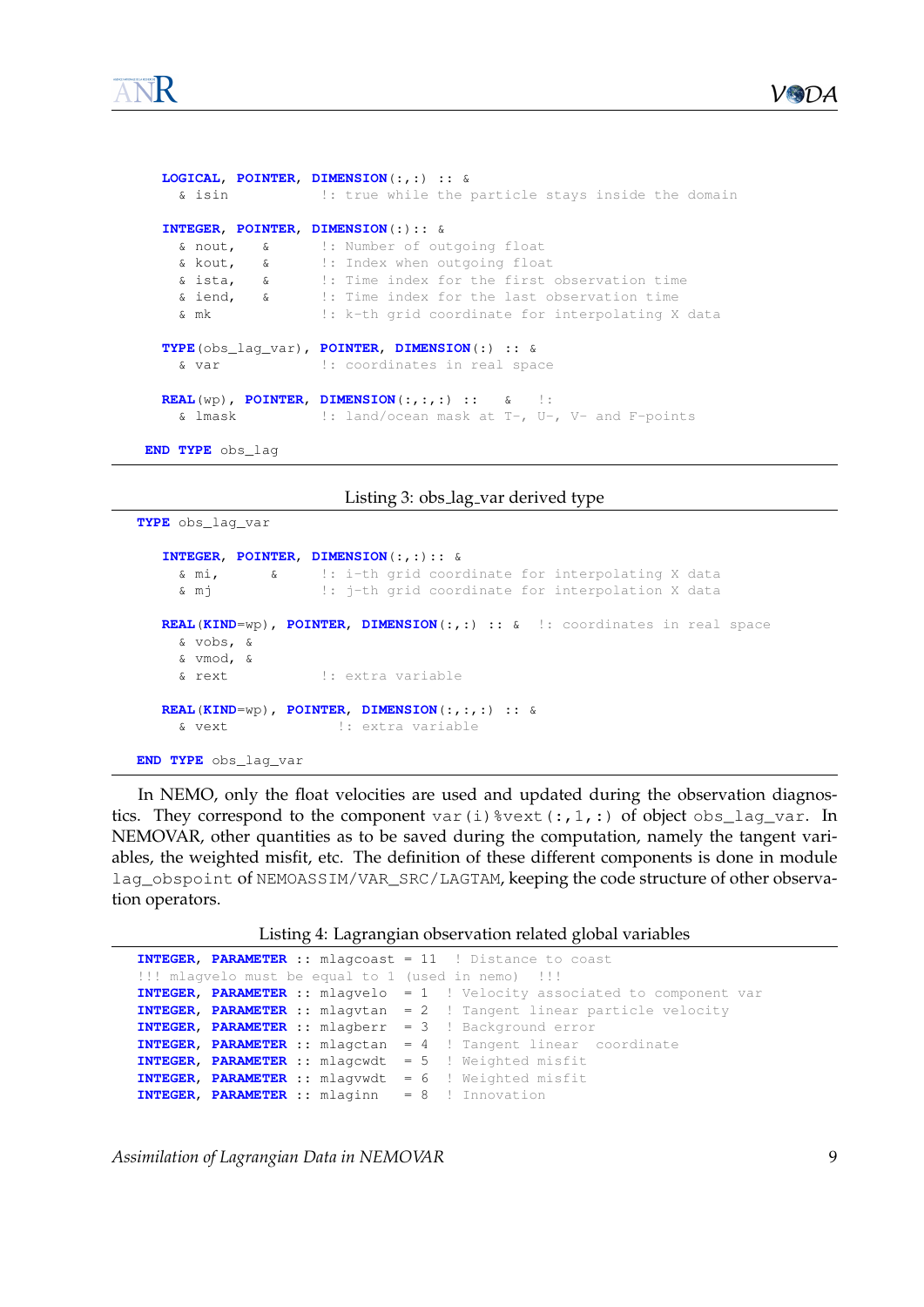```
!!! mlagdep must be equal to 1 (used in nemo) !!!
INTEGER, PARAMETER :: mlagdep = 1 ! Depth
INTEGER, PARAMETER :: mlagoerr = 2 ! Observation error
```
#### <span id="page-10-0"></span>**3.3 The Lagrangian observation operator**

The direct lagrangian model is contained in file obs\_lag\_adv, which is composed of three routines:

| Listing 5: obs_lag_dev module's header |  |  |  |  |  |
|----------------------------------------|--|--|--|--|--|
|----------------------------------------|--|--|--|--|--|

```
MODULE obs_lag_adv
   PUBLIC &
       & obs_lag_adv_stp, &
      !!---------------------------------------------------------------------
      !!
      !! ** Purpose : Advance Float positions at each time step: compute the
                     model counterpart of float positions
      !!
      !! ** Method : Update float velocity with the interpolation of U, V
                     at each float position and then
      !! Explicit Euler scheme for updating positions.
      !!----------------------------------------------------------------------
       & obs_lag_intp, & !:
      !!---------------------------------------------------------------------
      !!
      !! ** Purpose : Interpolate the model velocity at each float position
                     located inside the domain
      !!
      !! ** Method : Compute float velocity by an interpolation of U, V
                    at each float position.
      !! Interpolation scheme k2dint = 3 available only
      !! (single interpolation scheme that is differentiable
      !! w.r.t. velocity model)
      !!----------------------------------------------------------------------
      & obs_lag_dom_chk !:
      !!---------------------------------------------------------------------
      !!
      !! ** Purpose : Checks that the updated lagrangian positions belongs
                      to the domain
      !!
      !! ** Method : Loop on the floats positions, and check that they
                     belong to the U grid and the V grid.
      \|\cdot\|!! ** Action : Compute the logical field obs_lag&isin<br>!! as well as cell indices (mi.mi) in grid
                    as well as cell indices (mi,mj) in grids U and V.
      !!----------------------------------------------------------------------
```
For a given time step, routine  $\cos$  lag\_adv\_stp computes the new float positions following a leap-frog scheme. In obs\_lag\_intp, float velocities are updated by mean of an interpolation of the model velocity at float positions. Finally, obs\_lag\_dom\_chk checks and counts the floats that are still inside the domain, and computes the indices of the mesh grid that contains each float.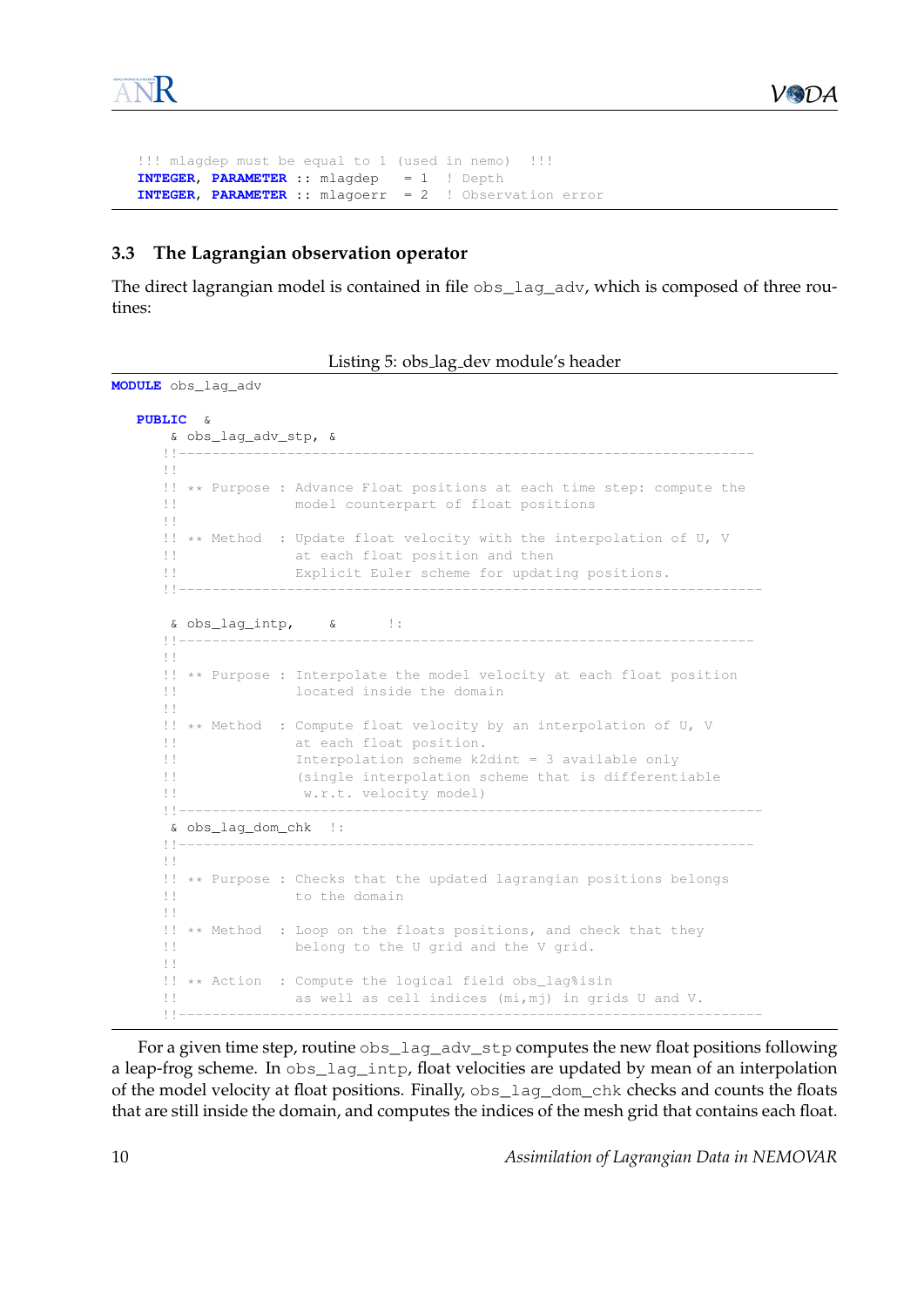During the initialization of the Lagrangian data structure (in routine obs\_lag\_init, of module obs\_lag\_read), the fields mi and mj are initialized for each time step and each float: this is essential since in NEMOVAR the adjoint model is applied from nitend to nit000 with no direct model computation: the grid coordinates have to be computed once from the model equivalent of the float positions.

#### <span id="page-11-0"></span>**3.4 Tangent and adjoint models of the Lagrangian Observation Operator**

Tangent and adjoint models for the assimilation of float position are implemented in the directory LAGTAM of NEMOASSIM/VAR\_SRC. This directory contains the following modules:

```
lag_obs_inter_tam.F90 ! TL and AD model counterpart of lagrangian obs., and TL test
lag_obs_oper_tam.F90 ! Tangent and adjoint routines of the Lagrangian obs. operator
lag_obspoint.F90 ! Pointers for variable numbers in obs_lag structure
lag_obsstore.F90 ! Storage space for Lagrangian observations
```
Module lag\_obs\_inter\_tam contains a set of tangent and adjoint routines associated to the bilinear remapping interpolation scheme presented in section [2.3.](#page-4-1) The other routines of this module are called by the two routines presented. By then they are not mentionned for the sake of simplicity. It corresponds respectively to the third and second lines of System [\(6\)](#page-6-2).

Listing 6: lag obs inter tam module's header

```
MODULE lag_obs_inter_tam
   PUBLIC &
      & obs_int_h2d_init_tan, & ! TL Hor. interpolation to the observation point
      !!-----------------------------------------------------------------------
      !! ** Purpose : Computes TL weights for horizontal interpolation to the
      !! observation point, for lagrangian data.
      !!-----------------------------------------------------------------------
      \& obs_int_h2d_tan , \& !
      !!-----------------------------------------------------------------------
      !! ** Purpose : Impact of TL weights
      !!-----------------------------------------------------------------------
      & obs_int_h2d_init_adj, &
      !!-----------------------------------------------------------------------
      !! ** Purpose : Propagation of AD weights for lagrangian data.
      !!-----------------------------------------------------------------------
      & lag_obs_int_h2d_adj , & !
      !!-----------------------------------------------------------------------
      !! ** Purpose : Impact of the model on AD weights
      !!-----------------------------------------------------------------------
      & obs_int_h2d_adj_lag , & !
      !!-----------------------------------------------------------------------
      !! ** Purpose : Impact of AD weights on the state variable
      !!-----------------------------------------------------------------------
```
Module lag\_obs\_oper\_tam is composed by the tangent and adjoint lagrangian observation operators, and calls the previous routines.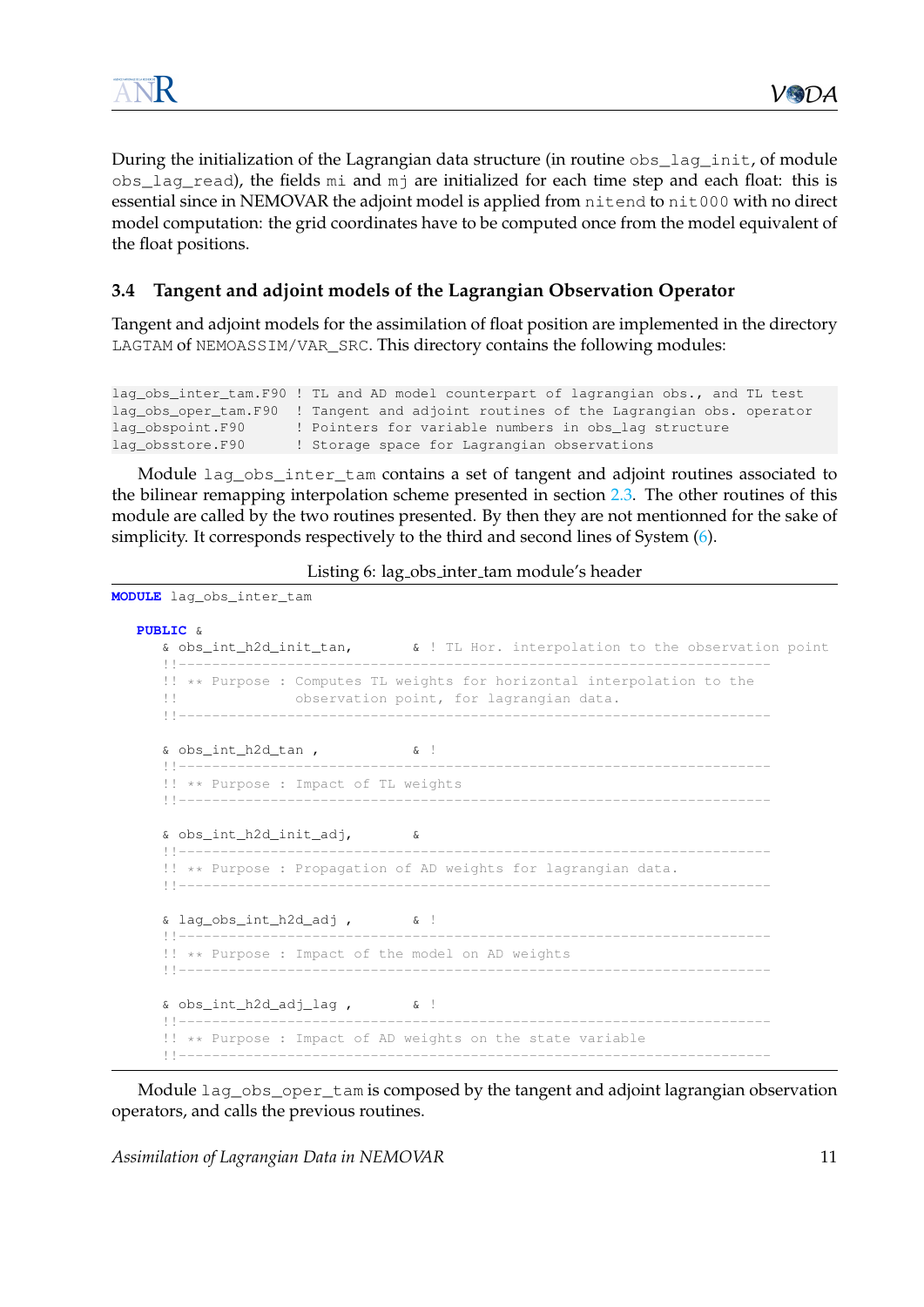

Listing 7: lag obs oper tam module's header

```
MODULE lag_obs_oper_tam
  PUBLIC obs_lag_opt_tan, &
      !!---------------------------------------------------------------------
      !! ** Purpose : TL position and velocity for lagrangian data
      !!----------------------------------------------------------------------
      & obs_lag_opt_adj, & ! Compute the AD model counterpart of lagrangian obs.
      !!---------------------------------------------------------------------
      !! ** Purpose : Adjoint model for Lagrangian Observation Operator
      !!----------------------------------------------------------------------
      & obs_lag_opt_tan_tst ! TL test
      !!-----------------------------------------------------------------------
      !! ** Purpose : Test the tangent routine for lagrangian data.
      !!-----------------------------------------------------------------------
```
The Lagrangian Observation Operator is the only observation operator that is non linear with respect to the state variable, since the float position depends on the model velocity. The tangent operator is a linear approximation of the direct operator, and is validated in the routine that tests the adjoint model of observation operators dia\_obs\_adj\_tst. In this routine, a fifth part has been added to test the Adjoint model of Lagrangian observation operator. It has to be underlined that here, we have implemented the test for an analytical model velocity, in order to validate the code not only for a single time step, but also for a full float trajectory.

# <span id="page-12-0"></span>**4 Demonstrator for the twin experiments**

The information of this part are available on the VODA project website [http://voda.gforge.](http://voda.gforge.inria.fr) [inria.fr](http://voda.gforge.inria.fr).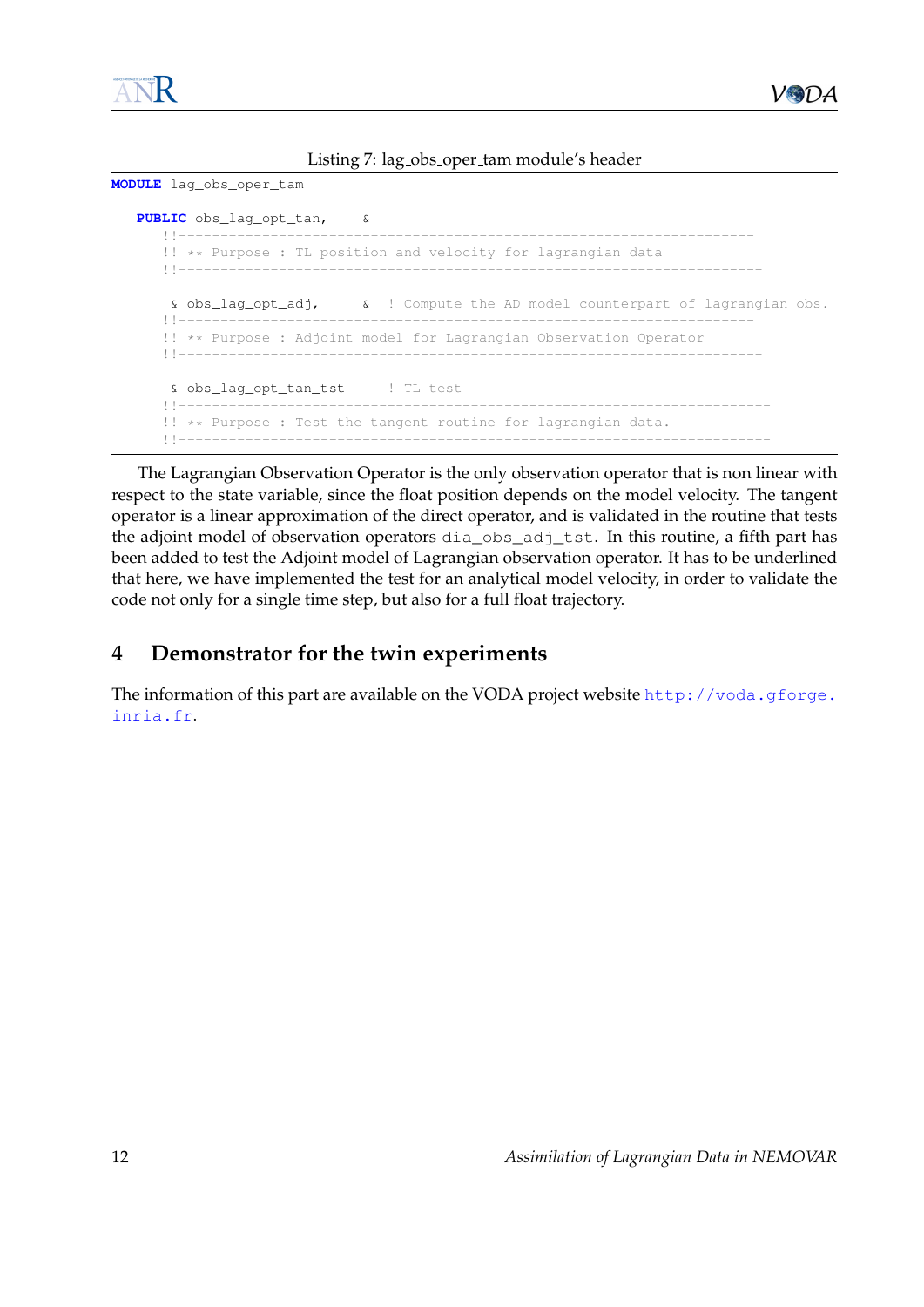# <span id="page-13-0"></span>**A APPENDIX : Subtasks, milestones and deliverables for Task 2.3**

#### **Subtask 2.3.1: Identical twin experiments.**

Identical twin experiments will be performed in the low-resolution model, in order to validate the assimilation of Lagrangian data. The main work of this subtask will be the correct formulation of the Lagrangian observation operator.

#### **Subtask 2.3.2: Non-identical twin experiments: the representativeness error issue.**

Then, the problem of the representativeness error must be addressed. Indeed, in the real ocean, Lagrangian drifting floats are subject to the full range of scales of the fluid motion, while the resolution of the ocean model filters the smaller scales. We will generate high-resolution observations using the high-resolution component of WP4 T4.2. Developments of subtask 2.3.1 will be then used to assimilate these pseudo data into the low-resolution data assimilation system. The problem we are likely to face is the modelling of the Lagrangian trajectories into the low- resolution model. This issue could be addressed by adding new terms in the floats advection equation, e.g., stochastic noise, smaller scale parameterization. Should this approach fail, we would try instead to filter the high-resolution data before assimilation, and propose a satisfying pre-processing of the Lagrangian data. Another point of this subtask is to assess the complementarities between the Lagrangian position data, and two other types of data: temperature and salinity profiles, altimetry. At this point we will be able to optimize the observing system design in the given domain.

#### **Subtask 2.3.3: Real data assimilation.**

This will be done in the framework of WP4 T4.3, using developments and expertise from the previous subtasks. The issue specifying the measurement error will have to be specifically addressed. For Argo floats, errors come mainly from the wind-induced drift of the float at the surface of the ocean. Indeed, the floats are located by GPS, but there are some gaps in time between the arrival of the float at the surface and the moment it is first seen by the satellite. These drifts depend on the surface wind and surface currents, so that they are inhomogeneous in time and in space.

#### **Milestone:**

M 2.3 implementation of the observation operator for the general case (subT2.3.2, T0+18).

#### **Deliverables:**

- D 2.3.1: Documentation of the observation operator. Demonstrator for the twin experiments.  $(T0+12)$
- D 2.3.2: Documentation of the corrected observation operator and/or the adequate preprocessing of the Lagrangian positions. Demonstrator for the twin experiments. (T0+24)
- D 2.3.3: Documentation of the modelling of real errors and the pre-processing of real data. Demonstrator for the real data assimilation experiments. (T0+36) Demonstrators will consist of a web page accessible from the project web site. It will describe the method and show some results.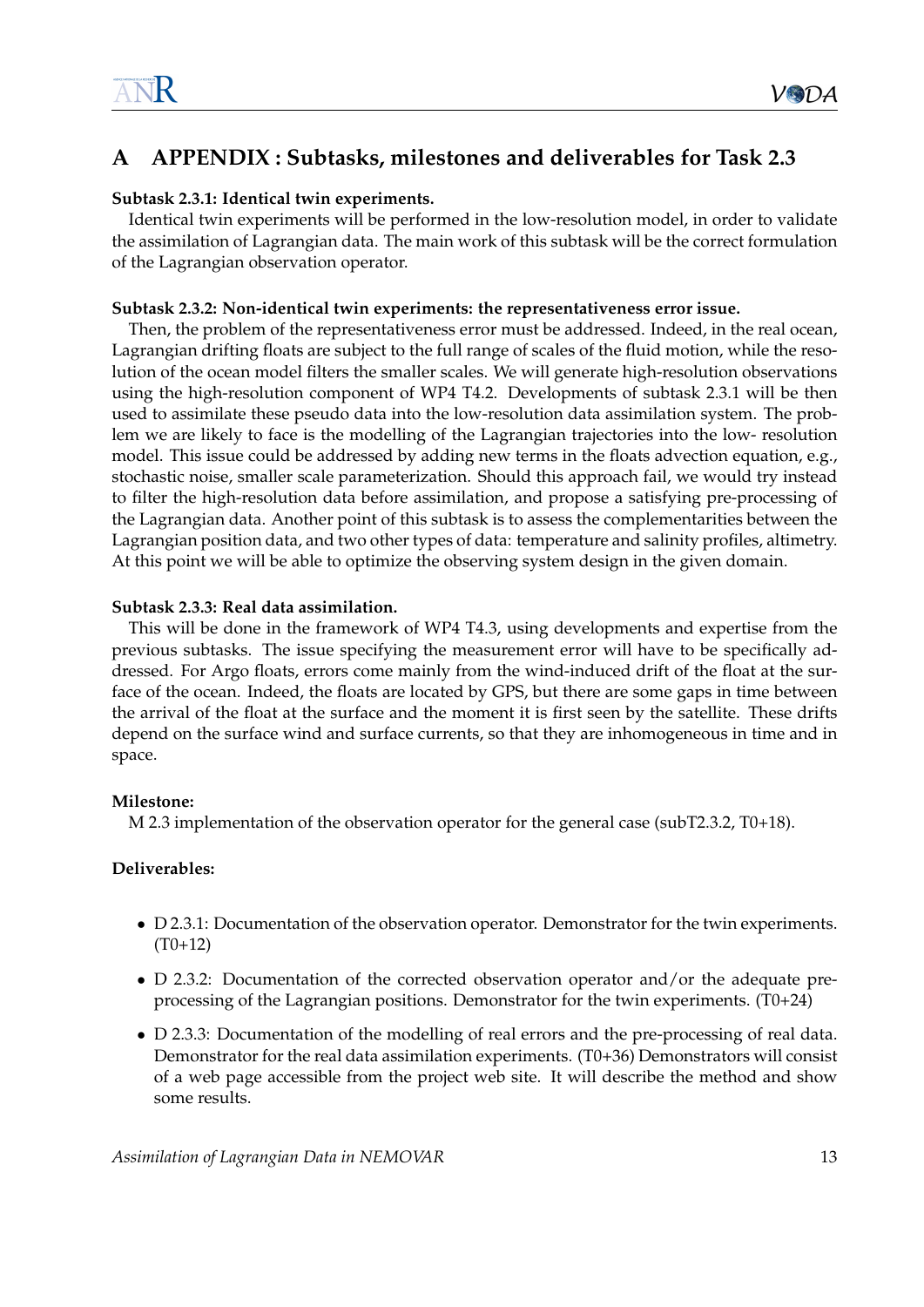#### **APPENDIX : Acronyms**

- NEMO : Nucleus for European Modelling of the Ocean.
- NEMOTAM : TAM pour NEMO
- NEMOVAR : Variational Data Assimilation System for NEMO
- OPA : Ocean Parallélisé. Direct ocean model, component of NEMO.
- OPATAM : TAM for OPA 8.x
- OPAVAR : Variational Data Assimilation System for OPA 8.x
- ORCA : Global grid for OPA
- TAM : Tangent and Adjoint Model